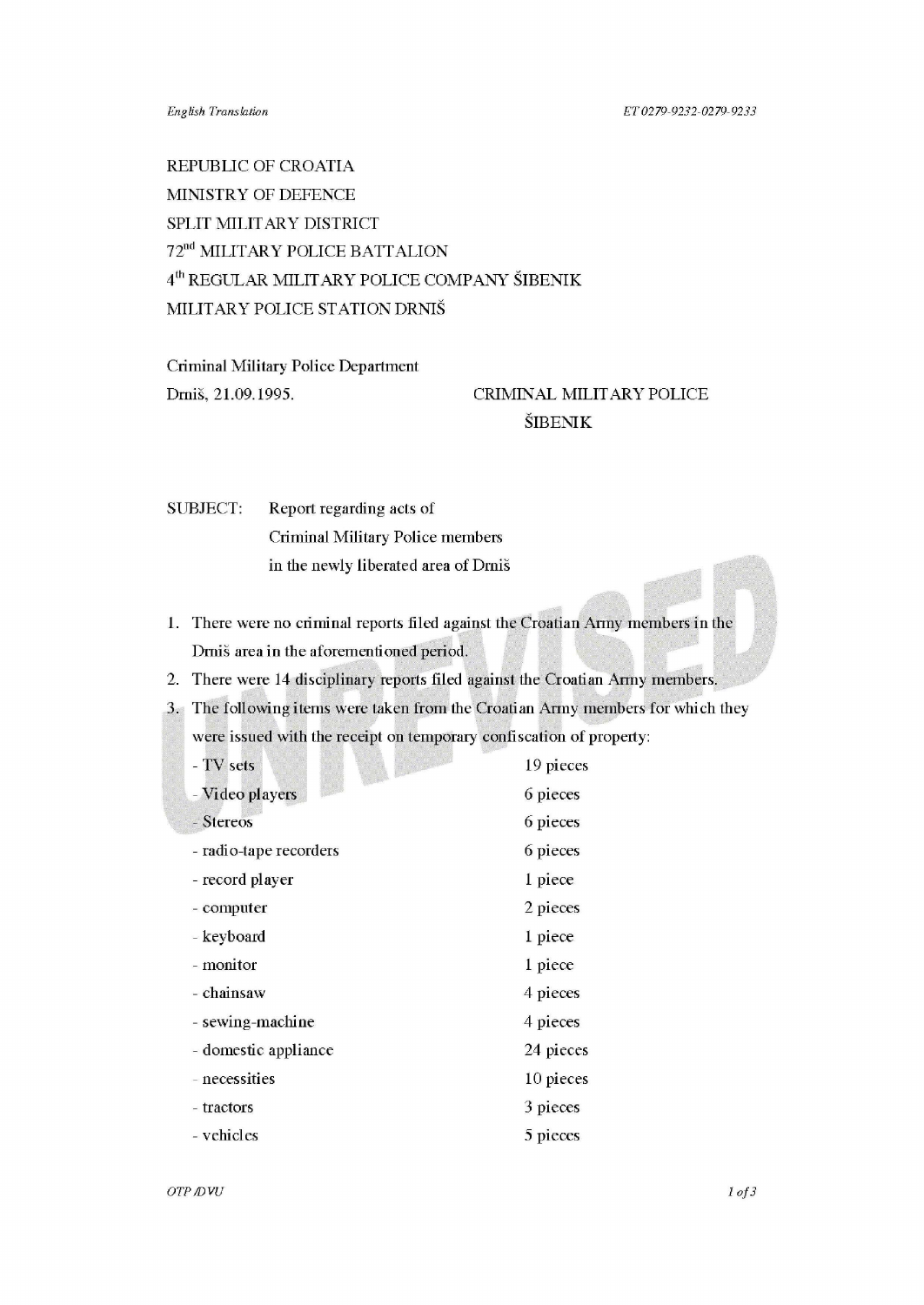- 4. The Military Prosecutor's Office received six special reports for the cases of death, self-wounding or wounding the Croatian Army members.
- *5.* The Criminal Military Police members conducted no independent on-sight investigations. They conducted seven on-sight investigations in cooperation with the MUP /Ministry of Interior/ members, while five of them were carried out in the presence of an investigating judge.

Report made by: Krešimir BALJKAS /signed/ Corporal Zeljko BAKMAZ /signed/